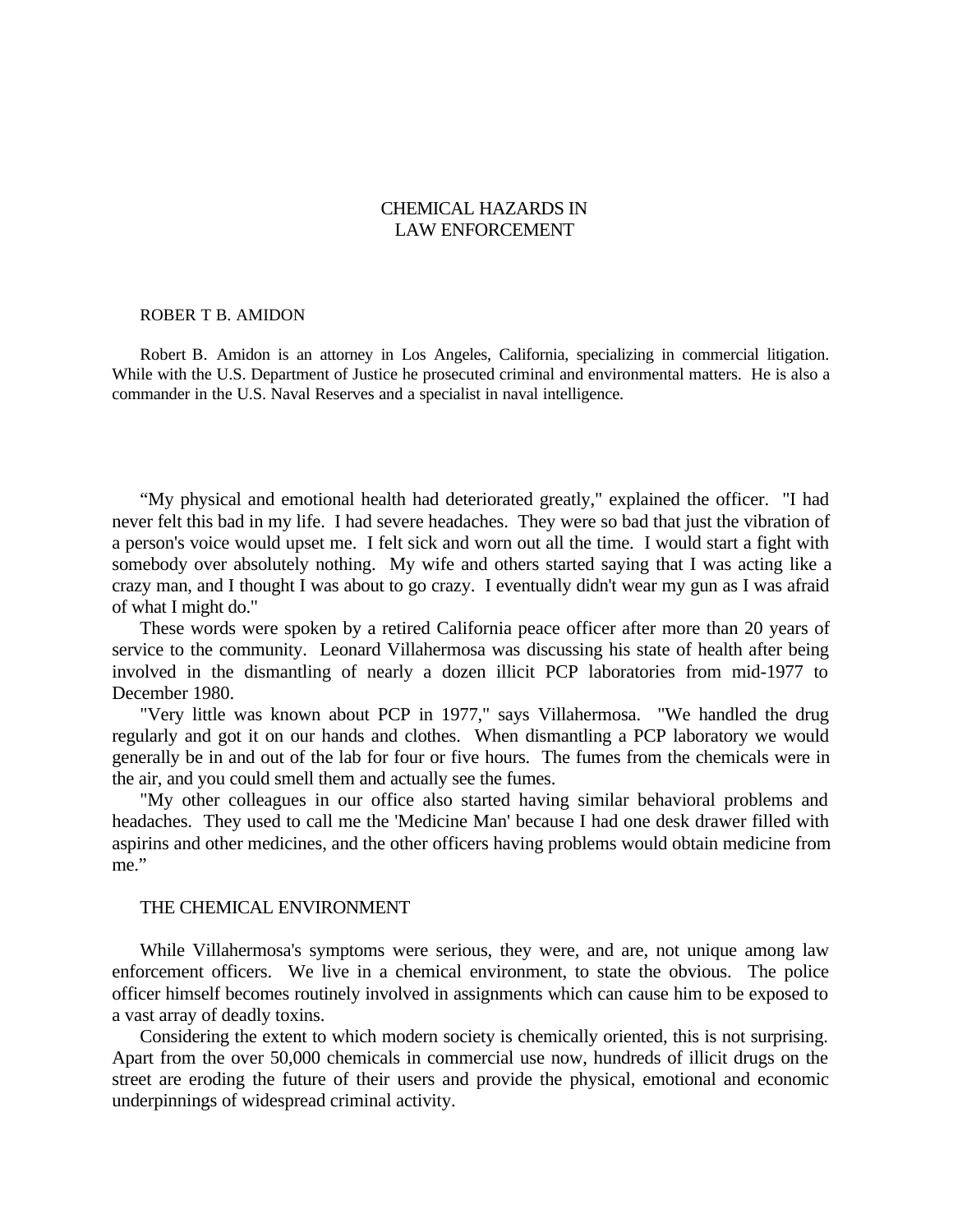A downed utility pole emitting PCBs (polychlorinated biphenyls, a ubiquitous electrical cooling and lubricating agent); a crazed junkie wielding a baby bottle of liquid PCP; a blazing hotel fire; a highway or railway chemical spill; or, an illicit drug laboratory are all illustrations wherein chemical exposure is likely to occur.

When a serious exposure occurs it affects the health of the officers involved and the productivity of a given police unit. In turn, California residents suffer both in terms of potential loss (temporary or permanent) of police services and quality as well as financially, because taxpayers fund workers' compensation, disability pensions, and programs to train new officers to replace disabled personnel. The dollars involved are far from negligible.

"The costs related to a Los Angeles police officer being on full disability are estimated to be about \$770,000 dollars per officer," according to Lieutenant Ed Gagnon of the Los Angeles Police Department's Medical Liaison Unit. "Individuals who go on full disability usually have an average of 13 years experience, so these types of disabilities represent a tremendous loss of expertise and service to the community as well."

According to Lieutenant Gagnon, there is at present one former LAPD officer on full disability stemming from a chemical exposure, and two more have applied for full disability. Statewide figures are higher and estimated to represent a potential financial burden to California taxpayers of several million dollars.

### CHEMICAL EXPOSURE

Exposure to chemical substances may cause only temporary symptoms. Acute effects, however, including death, are generally brought about by chemicals which may nonetheless be readily eliminated by the body through natural or artificial processes.

What should be of enormous concern to law enforcement are those "exposure" situations which bring about chronic, adverse health effects, particularly when the body is unable to fully eliminate the harmful chemicals. The body stores chemicals in the fat — and rarely releases them except when the body undergoes a physical change. (Note: there is no such thing as a fat "cell." Fat is simply a chemical substance and a component of many parts of the body.)

The storage of toxic materials in the fat affects our nervous system because the nervous system (including the brain) contains a high fat content and so does virtually every other organ in the body. Yet, fat-stored toxins do not permanently remain in the fat. During times of stress (including illness or periods without food), chemicals move out of fat storage and into the bloodstream. Thus, vital organs will at least be exposed to low levels of toxic chemicals.

Few professions are as stressful as law enforcement is, and at those times when an officer is under stress he does not need to experience elevated blood levels of toxic chemicals — and the major or minor symptoms attendant therewith: headaches, irritability, memory loss, impaired sensory perception and impaired reaction time to name a few. In life-threatening situations, these disorders if present could, indeed, mark the difference between life and death.

#### LOW LEVEL TOXICITY

Everyday chemical exposure could also impair the health of administrative law enforcement personnel as well, in extremely subtle ways which have in the past baffled physicians and have exasperated police administrators for years. Welcome to the "Twilight Zone" of everyday ailments — low level toxic bio-accumulation. The manifestations are well known to all of us: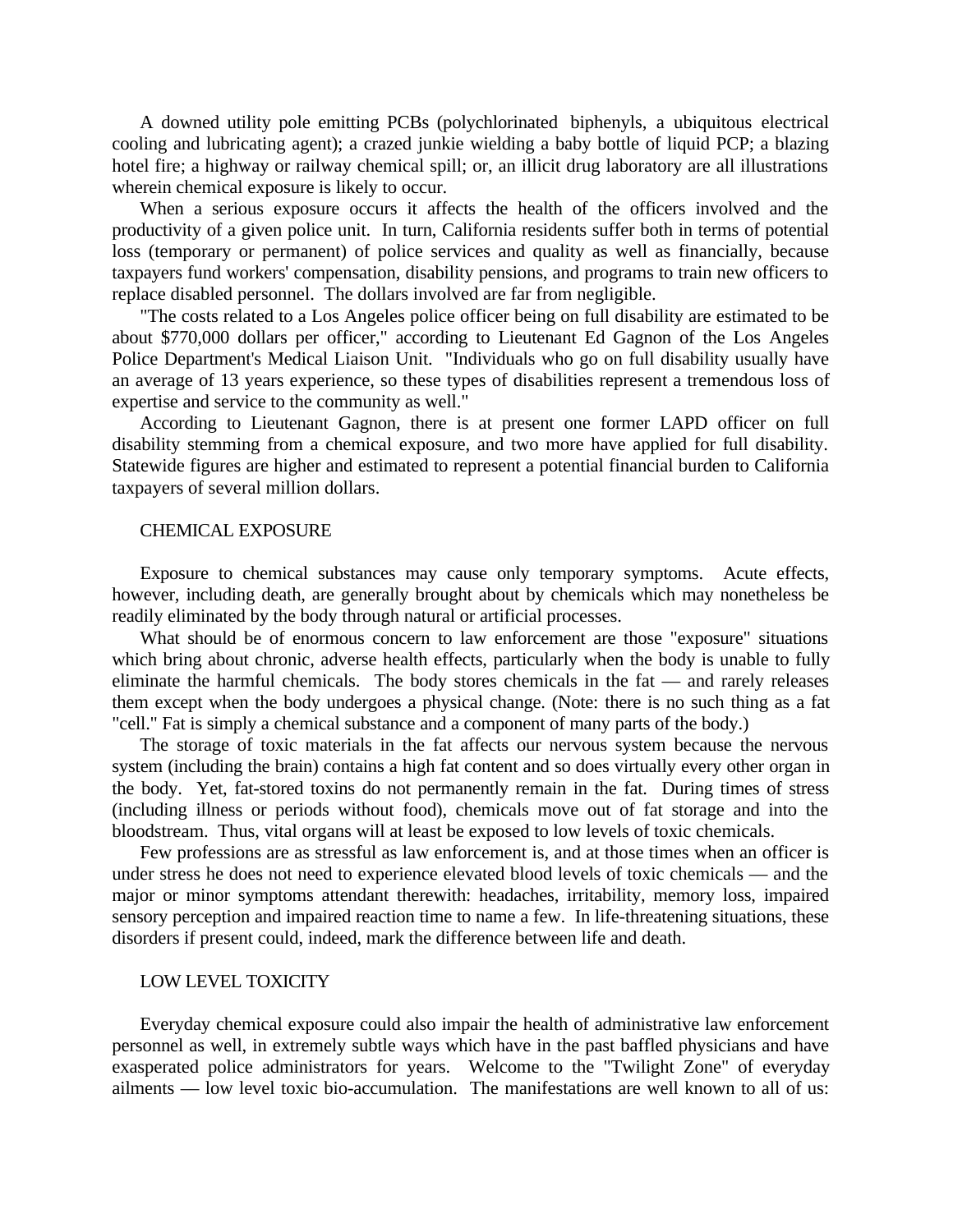headaches, nausea, memory problems, concentration lapses, sensory perception anomalies, muscle twitches, apparent disease-proneness, and fatigue to again name a few.

"There is just an awful lot of stuff out there now — in the land, air, water and food," said Dr. David Katzin, a Los Angeles specialist in chemically-related illnesses. Exposure is unavoidable, and low levels of many of these chemicals gradually accumulate in the body, a process known in the medical and health-related community as toxic bio-accumulation.

"In my practice, I see people with general constitutional complaints and problems, which, while not serious, significantly affect their work proficiency and hence their personal lives. They suffer from headaches, clouded thought, digestive problems and so forth. Mere laboratory workups do not reveal much at this stage. Very often, these people end up seeing, needlessly, a psychiatrist or psychologist for some period of time. Few such cases respond. Afterwards, they still complain of a large number of vague symptoms which are difficult to deal with and treat by any traditional and conventional medical plan At that point I begin to think: toxic exposure."

One of the more worrisome problems related to low-level chemical contamination is the effect of prolonged chemical accumulation on the human immune system. It is this system which defends the body against the "invasion" of foreign and potentially harmful substances, including both microorganisms (viruses, bacterial) and toxic materials. It plays the vital role in the healing and rejuvenation of the body. The immune system routinely protects us against serious harm from most ailments, from the common cold to more serious diseases.

A growing number of scientists and physicians have strongly concluded that the gradual accumulation of toxin residues in the body will eventually bring about a weakening of this immune system. Supported by evidence recently discovered by researchers studying the effects of PCP on the human immune system at the Medical University of South Carolina [reported in "Science magazine (July 6, 1984)], scientists have revealed that PCP not only triggers mental disturbances, it suppresses the immune system.

The long term effects of chemical exposure are, and will continue to be, insidious. Generally speaking, persons exposed to low-levels of toxic chemicals (who experience difficulties related thereto) often deceive themselves, explaining away their condition by citing some superficial rationale.

When illnesses are widespread, frequent and lengthy, people say "There's a flu going around." If staff on occasion feel defeated by their own lack of mental acuity and concentration lapses, they can feel consoled by the certainty that they're doing "the best they can." When executives, in turn, become frustrated because work appears to be too time-consuming, or when they themselves become lethargic and seemingly ensnarled by their own muddled thought, then it is conveniently described as "job stress." As everyone knows, "mistakes do occur from time to time."

While stored chemicals are not the cause of all human frailties, they play a more significant role than has been hitherto recognized.

#### HUBBARD METHOD

In an effort to more thoroughly understand chemically related health maladies, which are costing society a dear price, scientists in recent years have begun to focus on human detoxification techniques as a principal way to resolve common health problems. A breakthrough in this field now appears to offer considerable hope for chemically disabled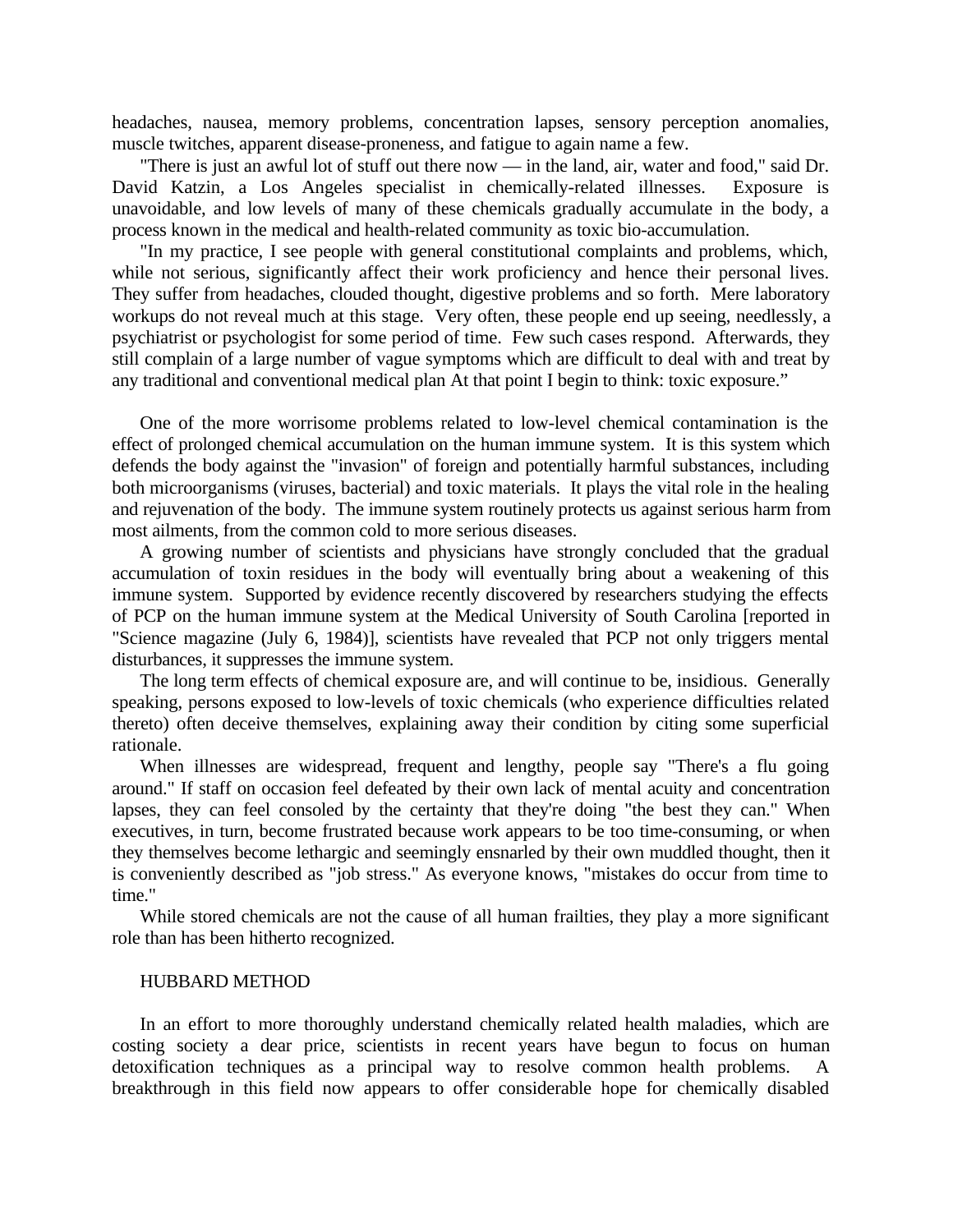officers and for those who have become chemically dependent on massive doses of medicines, drugs and antibiotics for but fleeting relief.

Over the past few years, private research firms working in cooperation with government scientists in studying the Hubbard method of detoxification have concluded that the pioneering efforts of its developer, author and researcher L. Ron Hubbard, were in fact valid. While the technique has been widely acclaimed as a result of its use by Narconon, an international drug rehabilitation program, only in recent years have environmental scientists documented its effectiveness as a means of coming to grips with the myriad of chemical exposure-related problems now facing modern society.

Why is the Hubbard method so effective? Dr. David Schnare, a senior environmental scientist with the Environmental Protection Agency in Washington, so appropriately commented:

"In order to effectively reduce body burdens of toxic chemicals accumulated and stored in the body one must accomplish two essential tasks. First, you have to get the chemical burden out of the fat and into the bloodstream. Once you have mobilized the chemicals into the bloodstream you have to rapidly get them out of the body, or else they will simply move back into the fat tissues. There are many ways of getting chemicals out of the fat - fasting, strenuous exercise, and sauna baths. But these techniques, sometimes radical in approach, do not, in and of themselves, bring about a significant elimination of toxins from the body.

"On the other hand, the Hubbard method, which is carried out under close medical supervision, accomplishes both of these tasks safely and effectively. And it accomplishes them rather quickly by greatly enhancing the natural elimination pathways of the body while ensuring that chemical and mineral imbalances in the body do not occur. An added advantage to the program is that it does not require severe diet or life-style changes."

Individuals deciding whether or not to undergo the regimen frequently ask if it would not be best to "leave well enough alone," that is, to leave chemical toxins stored away in the fat.

"This point might be justified were it not for two factors," stated Dr. David Root, an occupational health expert and medical director of Sacramento HealthMed Clinic, which specializes in delivering the Hubbard method. "For one thing, these chemicals do not stay in the fat. Periods of stress or illness can mobilize them into the bloodstream. Thus, any organ requiring blood and oxygen will be continually re-exposed. Furthermore, almost every cell in the body has a fat component, so the fat storage is not confined to the 'extra tire' around the stomach."

The Hubbard Method consists of the following:

- a) aerobic exercise;
- b) 2 to 5 hours, daily, of low heat sauna (with

periodic breaks) and water and salts taken as needed to avoid dehydration or over-heating;

C) oil supplements, to assist the body **in** releasing toxins from fatty tissue; and

d) vitamin and mineral supplements tailored to each individual, and gradually increasing doses of Niacin (Vitamin B,) to further promote the release of toxins from fat tissues.

The program length varies from person to person, but averages two-to-three weeks.

Research and testing, using the Hubbard Method, has so far verified that this technique successfully and safely lowers levels of hazardous chemicals which otherwise would remain in the .body fat for decades if not for life.

# CLINICAL OBSERVATIONS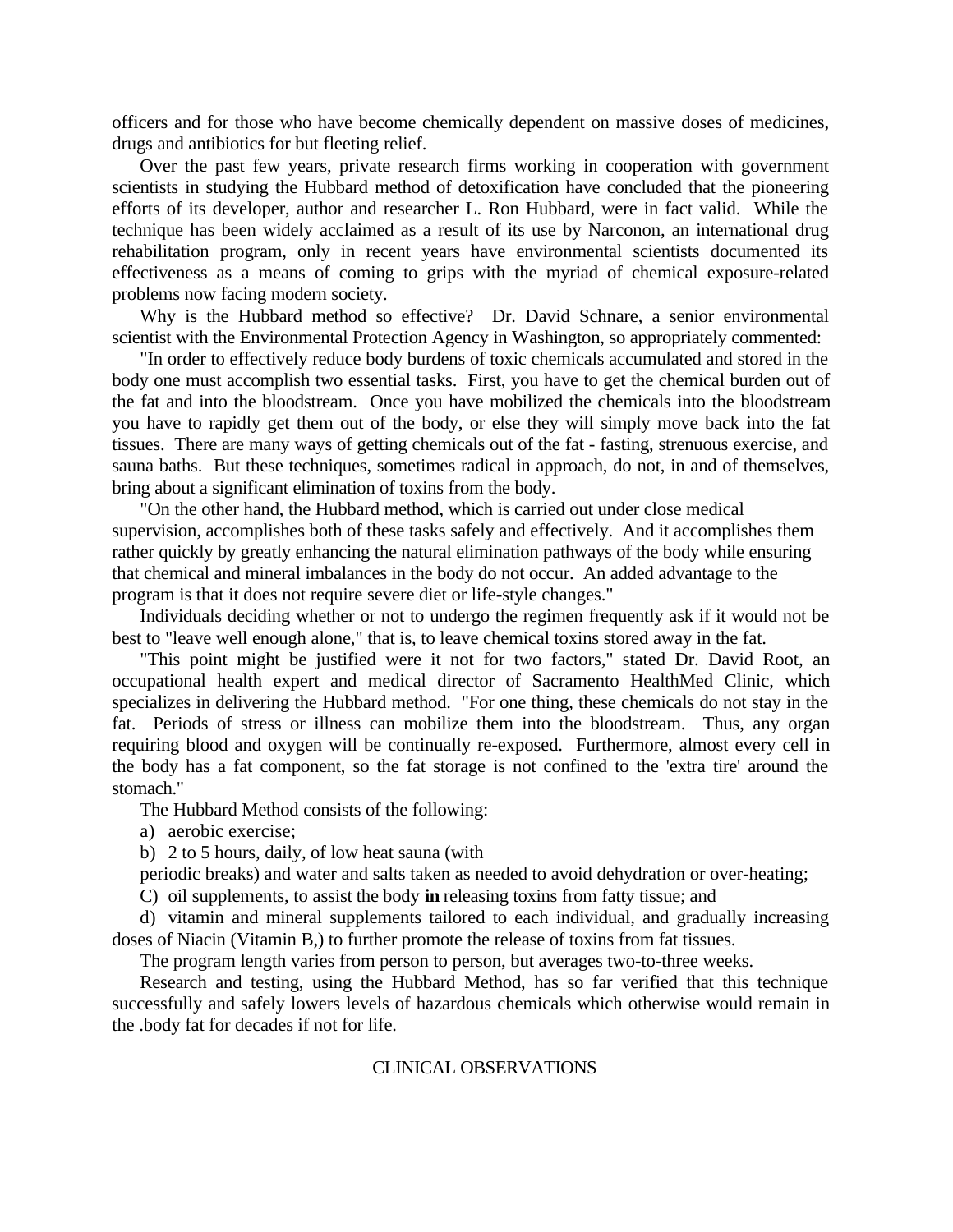Statements by those who have undergone detoxification, both from the vantage point of those seriously exposed and those with low-level exposures, suggest that a deep level of cleansing takes place. So-called "flashbacks," the re-experiencing of mental and physiological phenomena associated with a prior chemical exposure, are commonly reported to medical supervisors when toxins, dislodged from the fat into the bloodstream, are finally eliminated from the body.

"As I was sitting in the sauna I suddenly felt like I was floating," stated Michael Del Puppo, a narcotics officer who had liquid PCP deliberately thrown into his face four years ago (a favorite practice of illicit laboratory operators seeking to disable and escape from officers). "The walls were moving in on me. When the horribly bitter taste of PCP started coming out in my mouth again I felt sure that the program was actually getting the stuff out of my body. No other treatment had done that."

# RESULTS

Among those who have completed the program in the past two years are individuals who have expressed their relief from a variety of exposure-related problems, such as the healing of open sores on those who were exposed to the Vietnam defoliant, Agent Orange; relief from emotional problems after prolonged use of narcotics; and, the alleviation of radiation sickness suffered by a serviceman involved in atomic bomb tests.

Police officers who have availed themselves of the program (covered by Workmen's Compensation insurance) have reported remarkable success. Leonard Villahermosa, after completing the program in August 1983, said:

"While I was in the sauna I actually began to taste the PCP in my mouth. I could also smell it about my body. After about a week things started to change; it caught me by surprise. I had been having headaches every day for a very long time and suddenly one day I realized that I didn't have a headache anymore. After that I just kept getting better and better. Toward the end of the program I felt great.

"After completing the program I took another series of tests. The personality test score, IQ test score and reaction time test score all- showed my improvement. After talking with a cousin, he said, 'You sure do sound different. You must feel pretty good.' Everyone, since that time, has said the same thing and they still are saying it."

Others completing the program have experienced similar results. Almost all have reported having a heightened sense of well being, increased clarity of thought, more energy, and an improved state of general health.

### **CONCLUSION**

The purpose of this article has been to inform those within the law enforcement community, including their families, that while serious exposure to chemicals can be and has been successfully treated, low levels of chemical exposure over time can and should also be diagnosed and treated quickly in order that more serious, debilitating health problems do not occur, affecting the emotional and physical well-being of the officer and, ultimately, the family.

The conclusions which should be expressly understood from this article are:

- 1. Problems caused by serious body burdens of toxic chemicals may now be treated.
- 2. Problems associated with low level chemical contamination can also be alleviated.